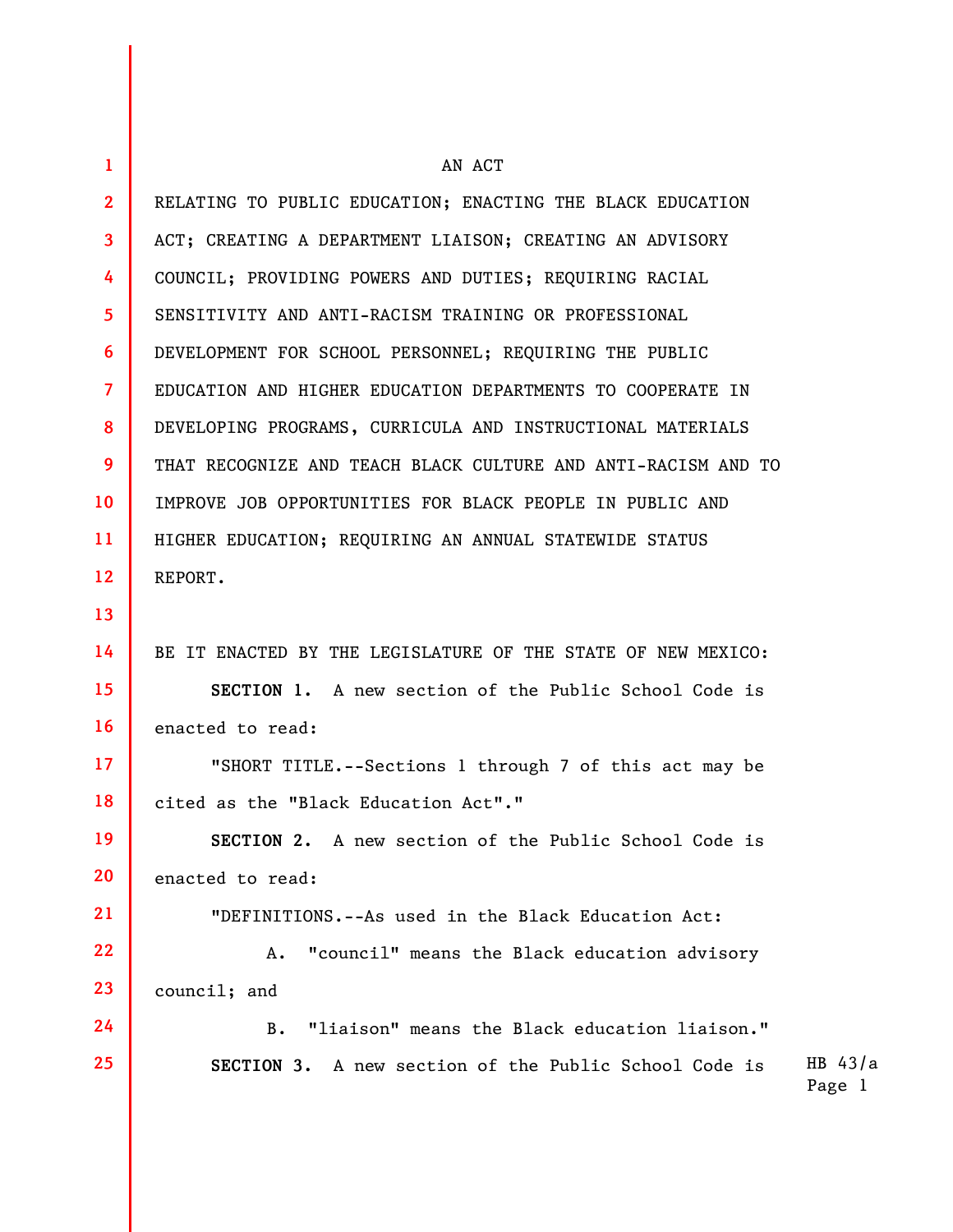1 enacted to read:

2 3 4 5 6 7 8 9 10 11 12 13 14 15 16 17 18 19 20 21 22 23 24 25 "BLACK EDUCATION ADVISORY COUNCIL APPOINTED.-- A. The "Black education advisory council" is created as an advisory council to the secretary. The secretary shall appoint no more than twenty-three members to the council who are knowledgeable about and interested in the education of Black students, including: (1) three current teachers or school administrators of public schools; (2) three current teachers or school administrators of charter schools; (3) two representatives of post-secondary education, including one representative of teacher preparation programs, appointed in collaboration with the higher education department; (4) three parents of currently enrolled students in public schools, appointed in collaboration with the office on African American affairs; (5) three students currently attending a public secondary school, appointed in collaboration with the office on African American affairs; (6) one representative of the higher education department; (7) one representative of the office on African American affairs;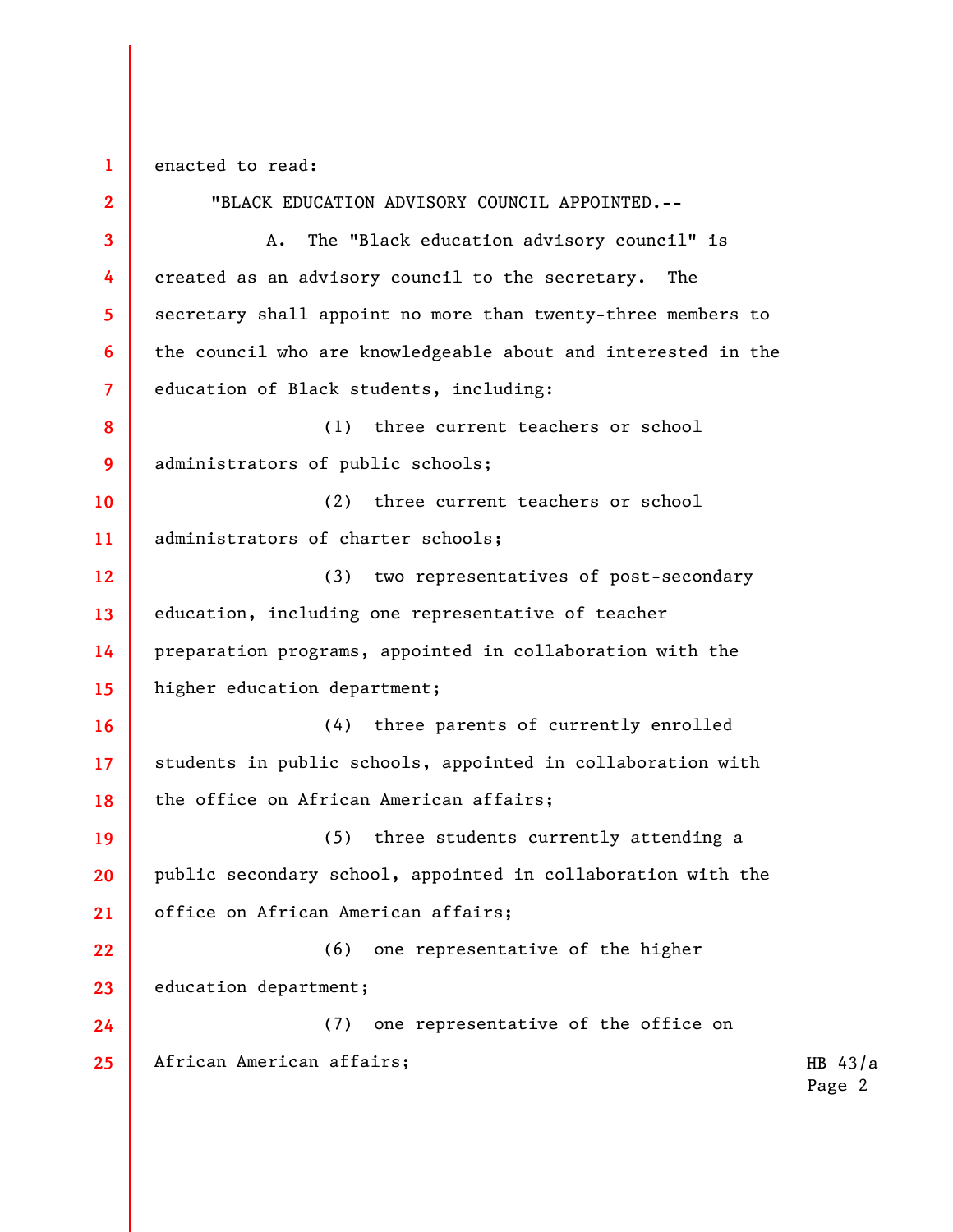HB 43/a 1 2 3 4 5 6 7 8 9 10 11 12 13 14 15 16 17 18 19 20 21 22 23 24 25 (8) one representative of the developmental disabilities planning council; and (9) representatives of Black cultural, community and business organizations, other community and business organizations and other interested persons. B. The secretary shall give due regard to geographic representation. Members shall serve at the pleasure of the secretary. C. The council shall elect a chair and such other officers as it deems necessary. D. The council shall meet as necessary, but at least twice each year. E. Members of the council who are not paid with public money are entitled to receive per diem and mileage but shall receive no other compensation, perquisite or allowance for their service on the council." SECTION 4. A new section of the Public School Code is enacted to read: "COUNCIL DUTIES.--The council shall advise the secretary, school districts and charter schools on matters related to improving public school education for Black students, increasing parent involvement and community engagement in the education of Black students and increasing the number of Black high school graduates who succeed in post-secondary academic, professional or vocational

Page 3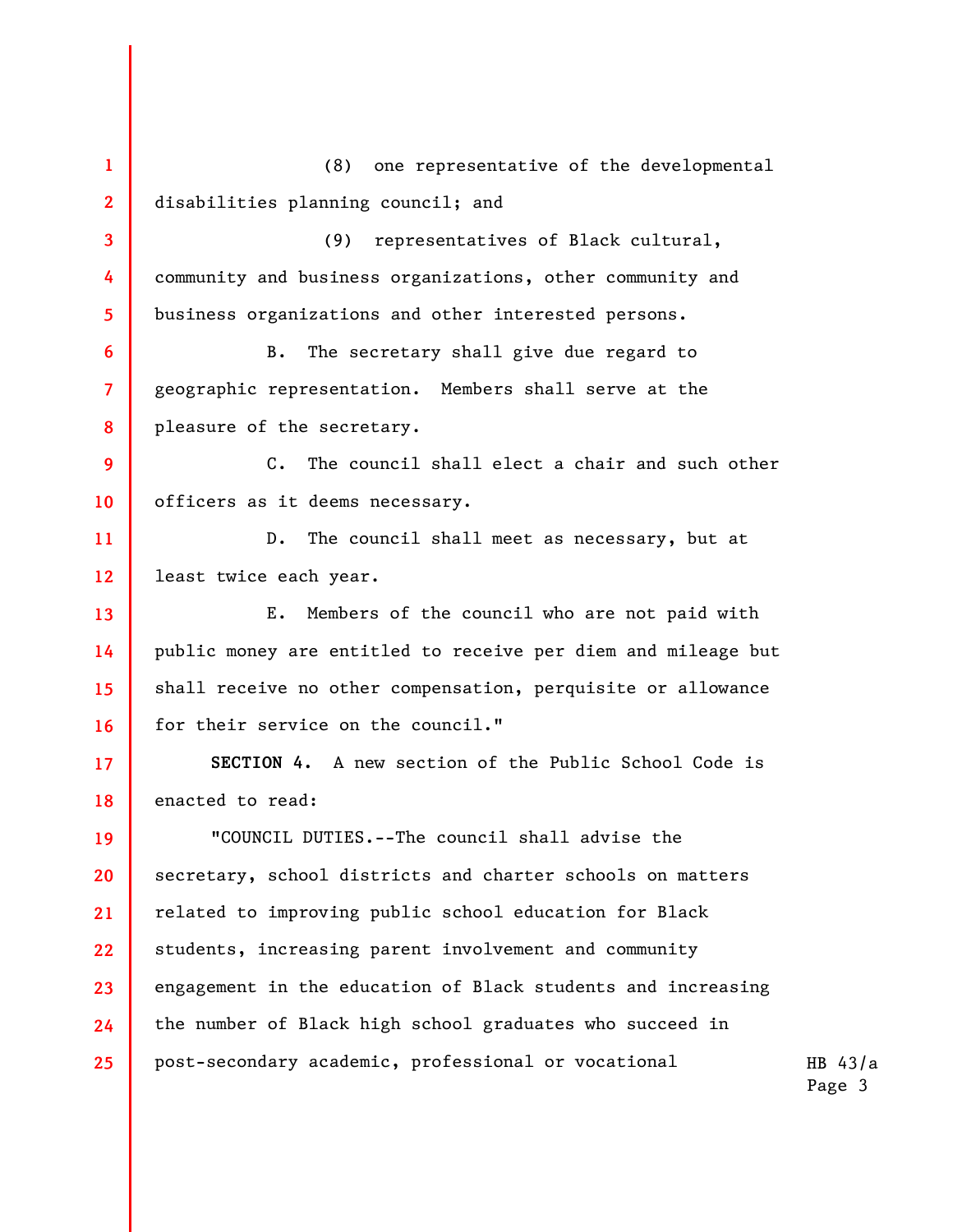1 2 3

4

7

education."

SECTION 5. A new section of the Public School Code is enacted to read:

"BLACK EDUCATION LIAISON CREATED--DUTIES.--

5 6 A. The "Black education liaison" is created in the department.

B. The liaison shall:

8 9 10 11 (1) focus on issues related to Black education and advise the secretary and the council on the development and implementation of public policy regarding the education of Black students;

12 13 14 15 (2) advise the department and the council on the development and implementation of the five-year strategic plan for public elementary and secondary education in the state as the plan relates to Black student education;

16 17 18 19 (3) assist and be assisted by other staff in the department and in the higher education department to improve elementary, secondary and post-secondary educational outcomes for Black students;

20 21 22 23 24 25 (4) maintain and update information on the department's website or a separate website that includes: (a) subject to funding, links to a statewide hotline for reporting racially charged incidents; (b) links to the department's Black education white papers as well as other pertinent research;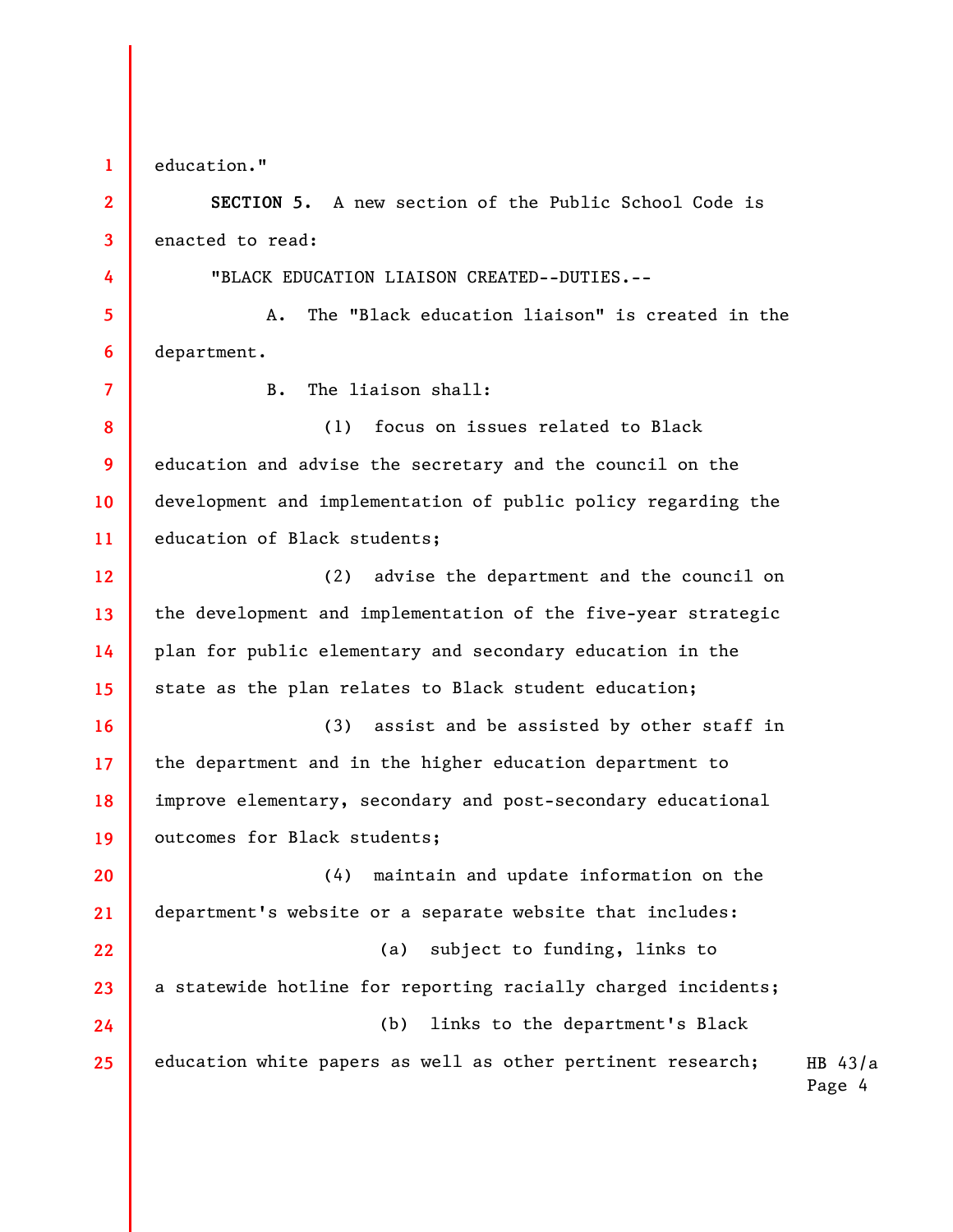HB 43/a Page 5 1 2 3 4 5 6 7 8 9 10 11 12 13 14 15 16 17 18 19 20 21 22 23 24 25 and (c) information on and links to historically Black colleges and universities; (5) serve as a resource to enable school districts and charter schools to provide equitable and culturally relevant learning environments, educational opportunities and culturally relevant instructional materials for Black students enrolled in public schools; (6) support and consult with the council; (7) support school districts and charter schools to recruit parents on site-based and school district committees that represent the ethnic diversity of the community; and (8) implement activities that are recommended and prioritized by the council within available funding." SECTION 6. A new section of the Public School Code is enacted to read: "ADDITIONAL DUTIES OF LIAISON AND COUNCIL--REPORT TO SECRETARY AND OTHERS.-- A. As part of their duties pursuant to the Black Education Act, the liaison and the council shall study and prepare white papers on current research on methods and practices that will improve educational outcomes and school experiences for Black students by: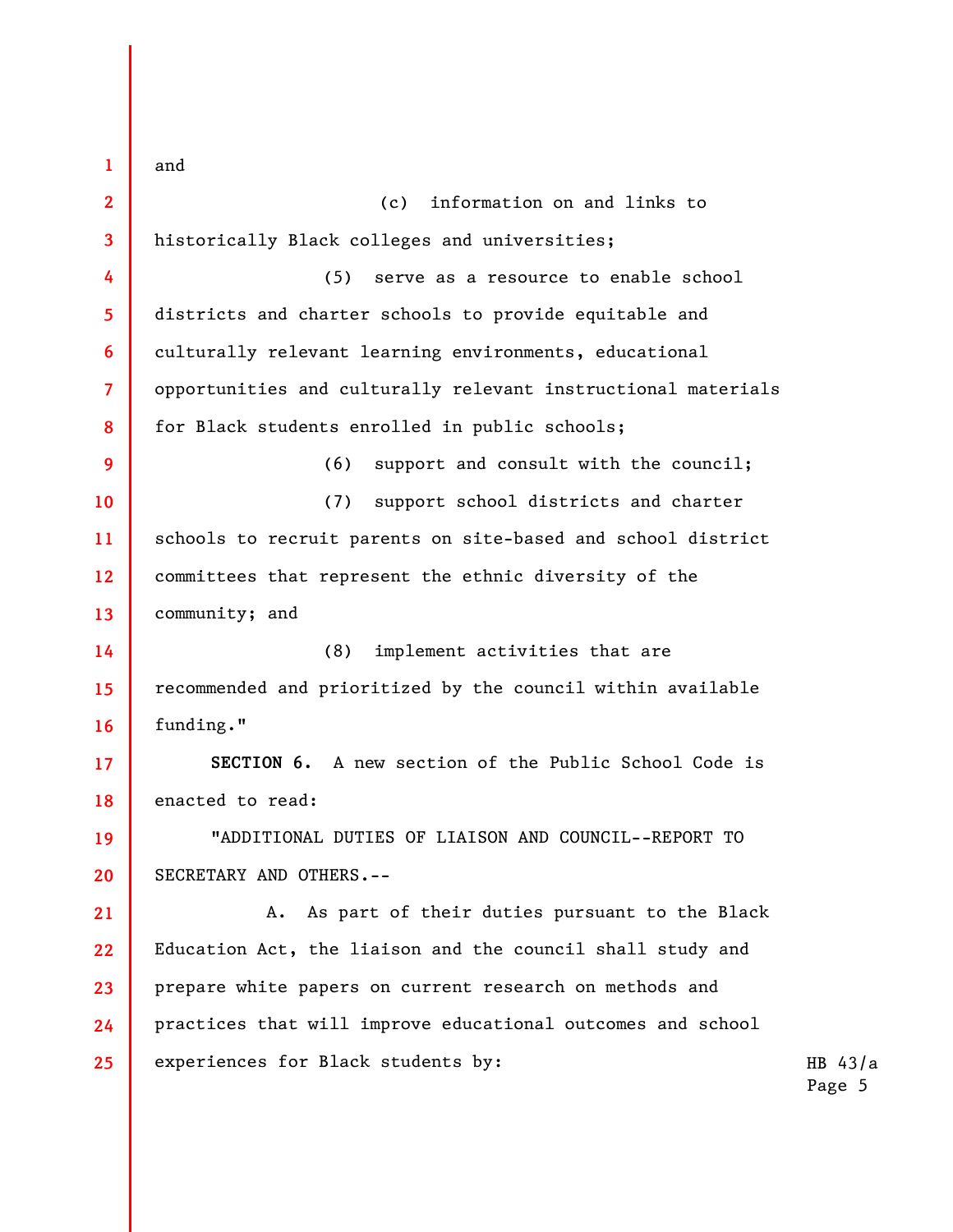1 2 3 4 5 6 7 8 9 10 11 12 13 14 15 16 17 18 19 20 21 22 23 24 (1) identifying best practices for strengthening educational outcomes for Black students; (2) addressing the Black student achievement gap in a holistic and systemic manner that includes clearly articulated measures to improve public education for Black students that result in substantially improved graduation rates, college or career readiness and higher education completion rates at the undergraduate and graduate levels; (3) combating discrimination and racism in the public school system, including creating and sustaining equitable and culturally responsive learning environments; (4) recommending curricula and instructional materials that include the history and culture of Black people in New Mexico, America and the world; and (5) providing mechanisms for parents, community and business organizations, public schools, public post-secondary educational institutions and state and local policymakers to work together to improve educational opportunities for Black students. B. The liaison and advisory council shall develop or recommend anti-racism and cultural sensitivity training and professional development programs for all school personnel. C. The department, through the liaison and

HB 43/a advisory council, shall establish a formal cooperative

25

Page 6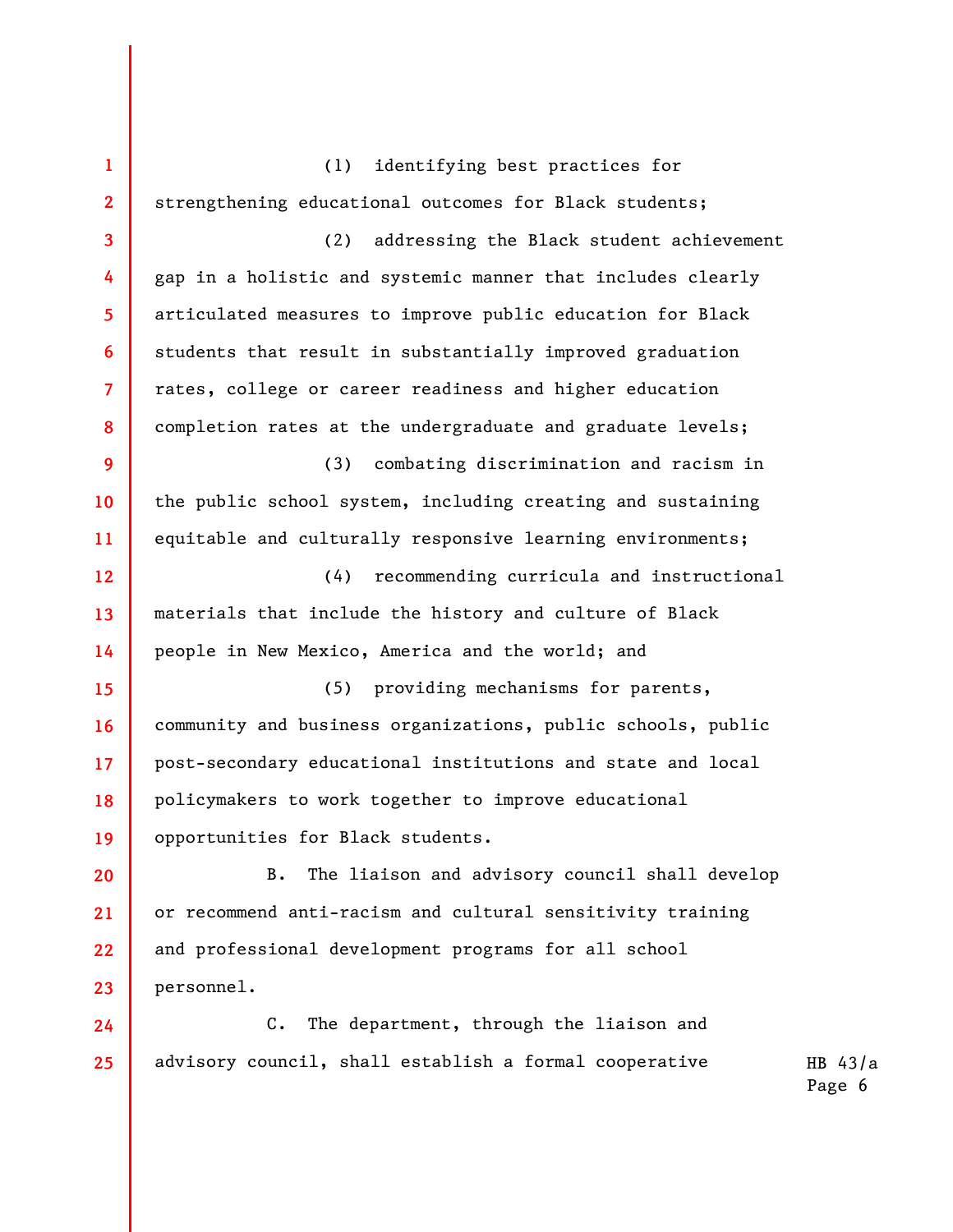1 2 3 4 5 6 7 8 9 10 11 12 13 14 15 16 17 18 19 20 21 22 23 24 25 (1) improve the education of Black students in the kindergarten through sixteen educational system in New Mexico, including the recruitment and retention of Black teachers, educational support providers, faculty and persons." enacted to read: "BLACK EDUCATION STATEWIDE STATUS REPORT.-- A. The department, in collaboration with the higher education department, shall submit an annual preschool through post-secondary statewide Black education status report no later than November 15 to the governor and the legislature through the legislative education study committee. A copy shall be provided to the legislative

Page 7

SECTION 7. A new section of the Public School Code is

secretary, the council, the governor, the legislature, school districts, charter schools, the higher education department, public post-secondary educational institutions and interested

demonstrate cultural awareness and sensitivity to matters of race and promote anti-racism. D. White papers shall be submitted to the

educational and administrative leaders in the system; and (2) improve teacher preparation programs by recruiting Black students and including curricula that

relationship with the higher education department and public post-secondary educational institutions in the state to help:

HB 43/a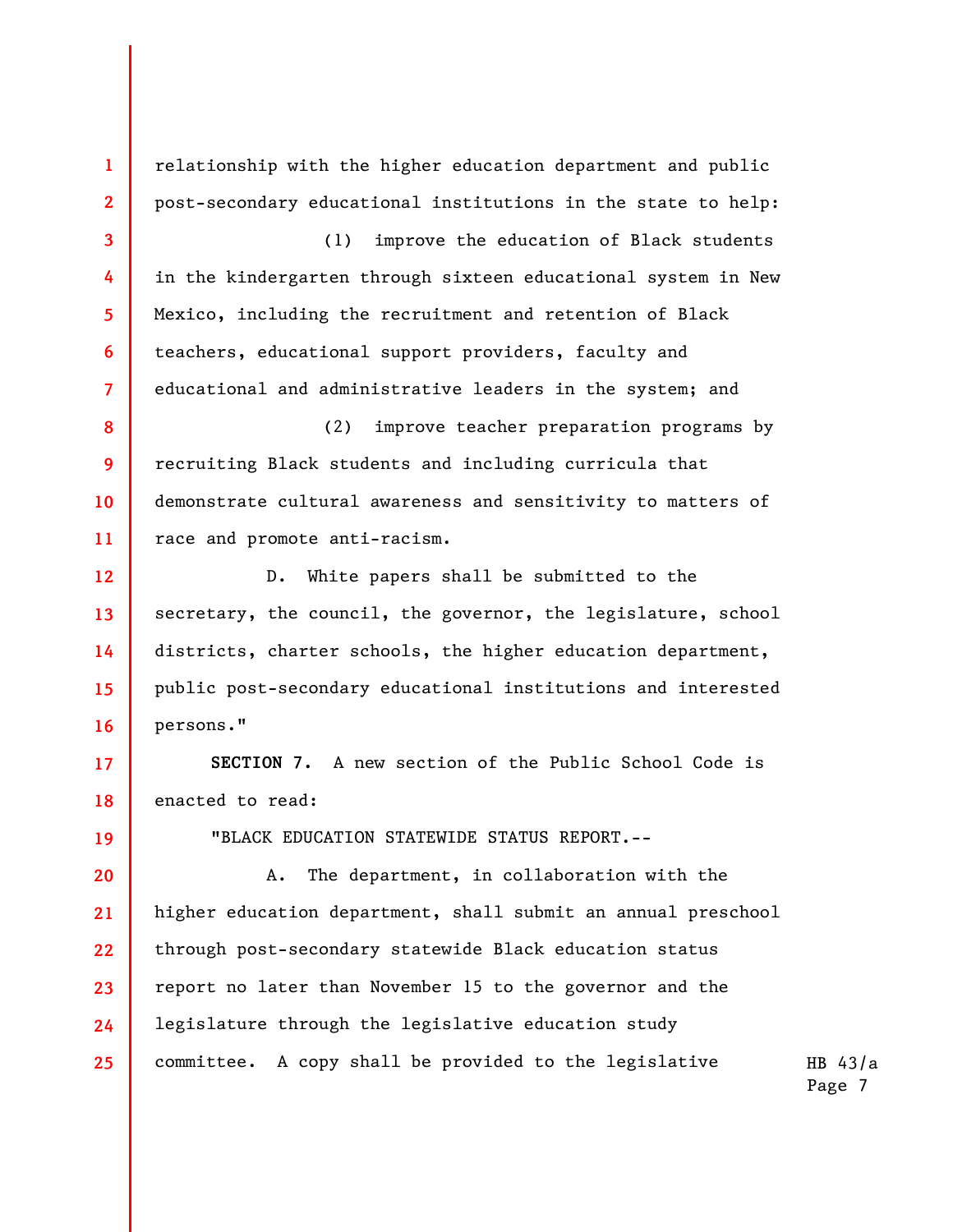1 library in the legislative council service.

2 3 4 5 6 7 8 9 10 11 12 13 14 15 16 17 18 19 20 21 22 23 24 25 B. In addition to the data required pursuant to Section 22-2C-11 NMSA 1978, the status report for public schools shall highlight Black student data and include: (1) ethnicity by grade by school; (2) the number and type of bilingual and multicultural programs in each school district and charter school; (3) student achievement by ethnicity at all grades measured by a statewide test or other measure of proficiency approved by the department; (4) attendance and truancy for all grades by ethnicity; (5) diploma seals and distinctions earned by ethnicity; and (6) licensed school employees by ethnicity by school. C. The status report shall include the following information, by public post-secondary educational institution, which may be compiled from data otherwise required to be submitted to the higher education department, and which is disaggregated by ethnicity and highlights Black student or faculty data: (1) enrollment by institution and by main or branch campus, if applicable;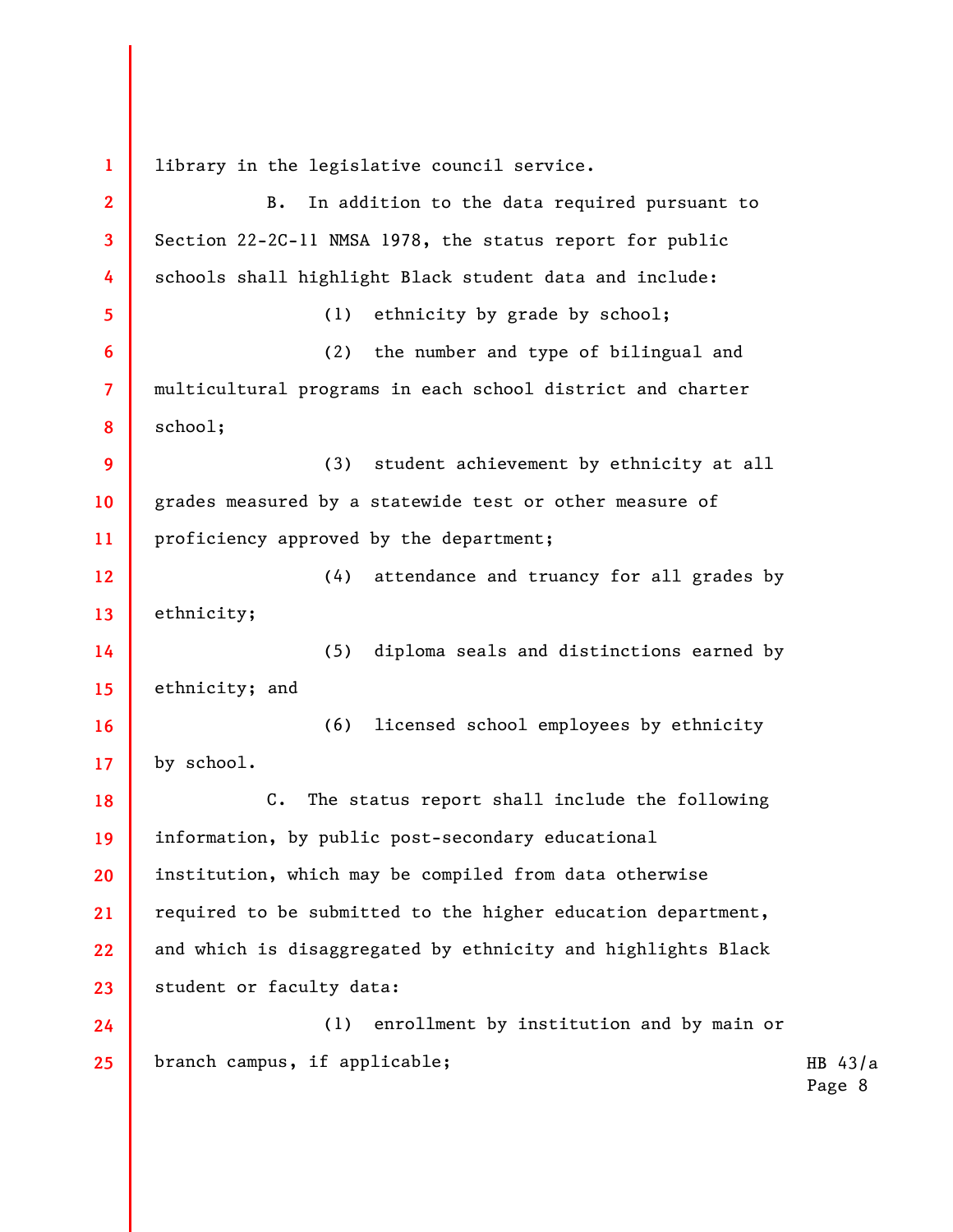1 2 3 4 5 6 7 8 9 10 11 12 13 14 15 16 17 18 19 20 21 22 23 24 25 (2) student retention by class; (3) student completion rates; (4) degrees or certificates earned by ethnicity; (5) faculty hired in tenure-track positions by ethnicity; (6) adjunct faculty hired by ethnicity; (7) number of tenured faculty by ethnicity; and (8) faculty or administration leadership positions by ethnicity." SECTION 8. Section 22-5-4.3 NMSA 1978 (being Laws 1986, Chapter 33, Section 9, as amended) is amended to read: "22-5-4.3. SCHOOL DISCIPLINE POLICIES--RACIAL SENSITIVITY AND ANTI-RACISM TRAINING--HOTLINE FOR REPORTING RACIALLY CHARGED INCIDENTS AND RACIALIZED AGGRESSION INVOLVING STUDENTS OR SCHOOL PERSONNEL--STUDENTS MAY SELF-ADMINISTER CERTAIN MEDICATIONS.-- A. Local school boards shall establish student discipline policies and shall file them with the department. The local school board shall involve parents, school personnel and students in the development of these policies, and public hearings shall be held during the formulation of these policies in the high school attendance areas within each school district or on a district-wide basis for those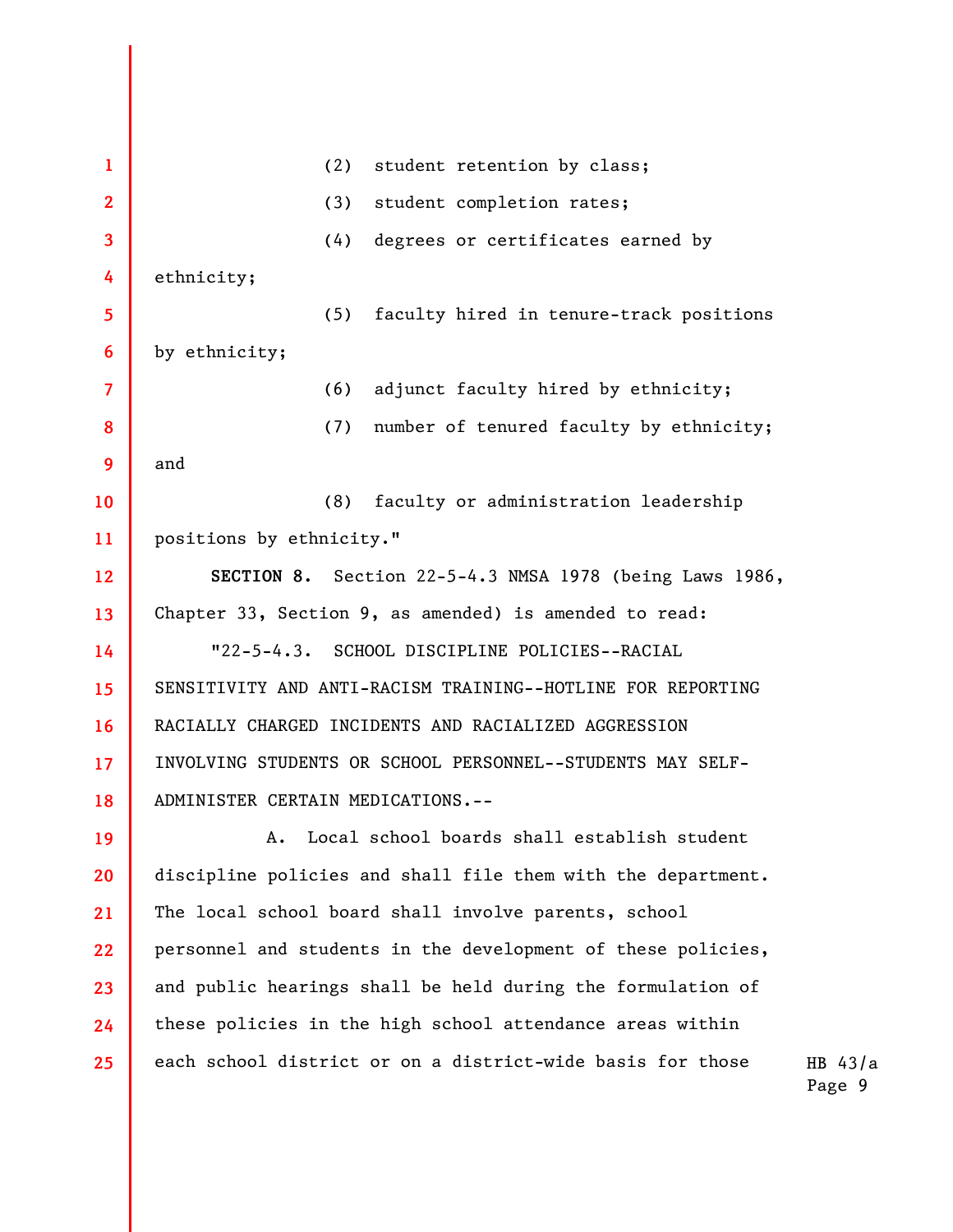school districts that have no high school.

1

2

3

4

5

6

7

8

9

24

25

B. Each school district discipline policy shall establish rules of conduct governing areas of student and school activity, detail specific prohibited acts and activities and enumerate possible disciplinary sanctions, which sanctions may include in-school suspension, school service, suspension or expulsion. Corporal punishment shall be prohibited by each local school board and each governing body of a charter school.

10 11 12 13 14 15 16 17 C. An individual school within a school district may establish a school discipline policy, provided that parents, school personnel and students are involved in its development and a public hearing is held in the school prior to its adoption. If an individual school adopts a discipline policy in addition to the local school board's school district discipline policy, it shall submit its policy to the local school board for approval.

18 19 20 21 22 23 D. All school discipline policies shall define and include a specific prohibition against racialized aggression involving a student or school personnel. Every school district and every charter school shall provide links to the statewide hotline to report racially charged incidents or racialized aggression.

E. No school employee who in good faith reports any known or suspected violation of the school discipline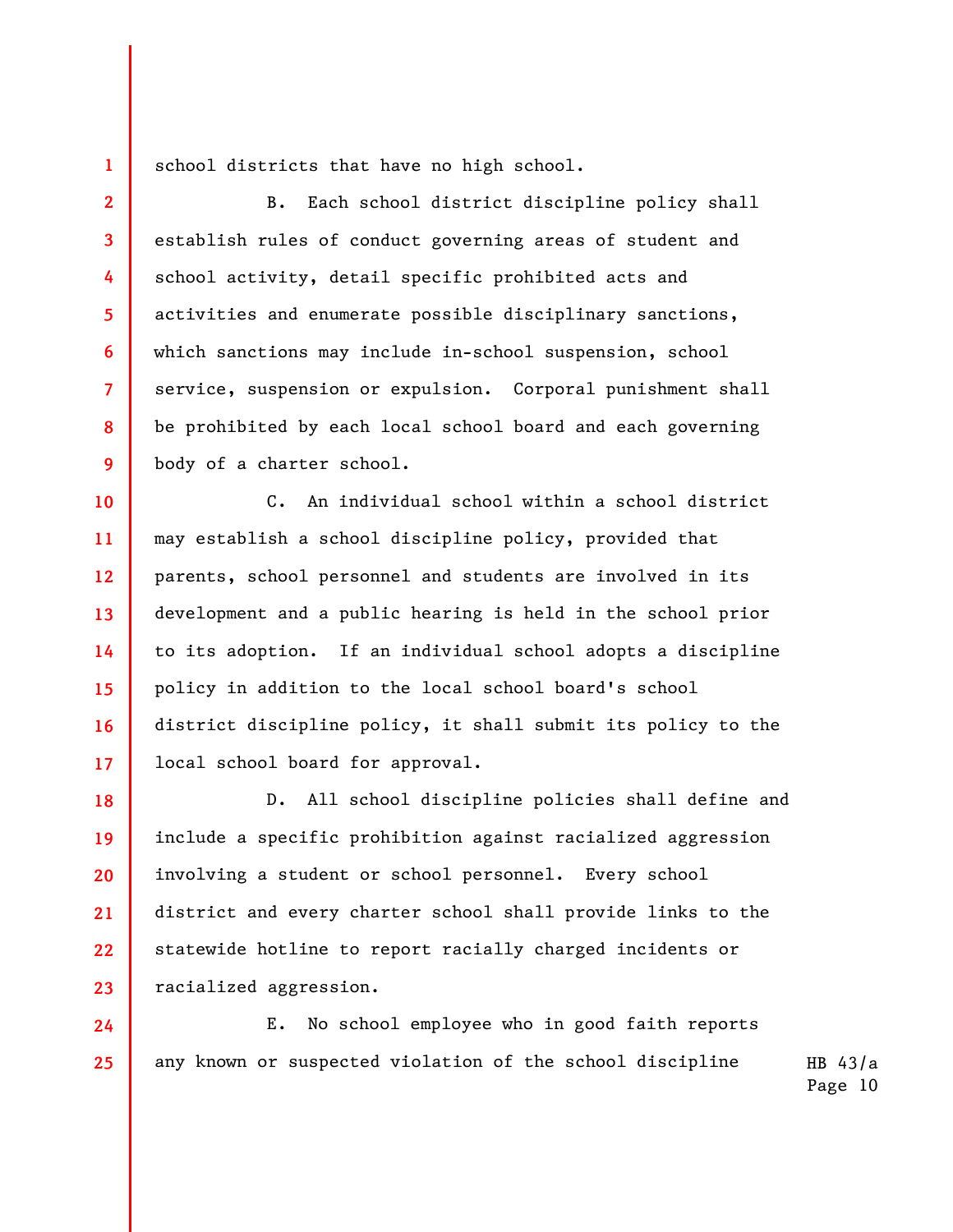1 2 3 4 policy or in good faith attempts to enforce the policy shall be held liable for any civil damages as a result of such report or of the employee's efforts to enforce any part of the policy.

5 6 7 8 9 10 F. All public school and school district discipline policies shall allow students to carry and selfadminister asthma medication and emergency anaphylaxis medication that has been legally prescribed to the student by a licensed health care provider under the following conditions:

11 12 13 (1) the health care provider has instructed the student in the correct and responsible use of the medication;

14 15 16 17 18 (2) the student has demonstrated to the health care provider and the school nurse or other school official the skill level necessary to use the medication and any device that is necessary to administer the medication as prescribed;

19 20 21 22 23 (3) the health care provider formulates a written treatment plan for managing asthma or anaphylaxis episodes of the student and for medication use by the student during school hours or school-sponsored activities, including transit to or from school or school-sponsored activities; and

24

25

HB 43/a Page 11 (4) the student's parent has completed and submitted to the school any written documentation required by